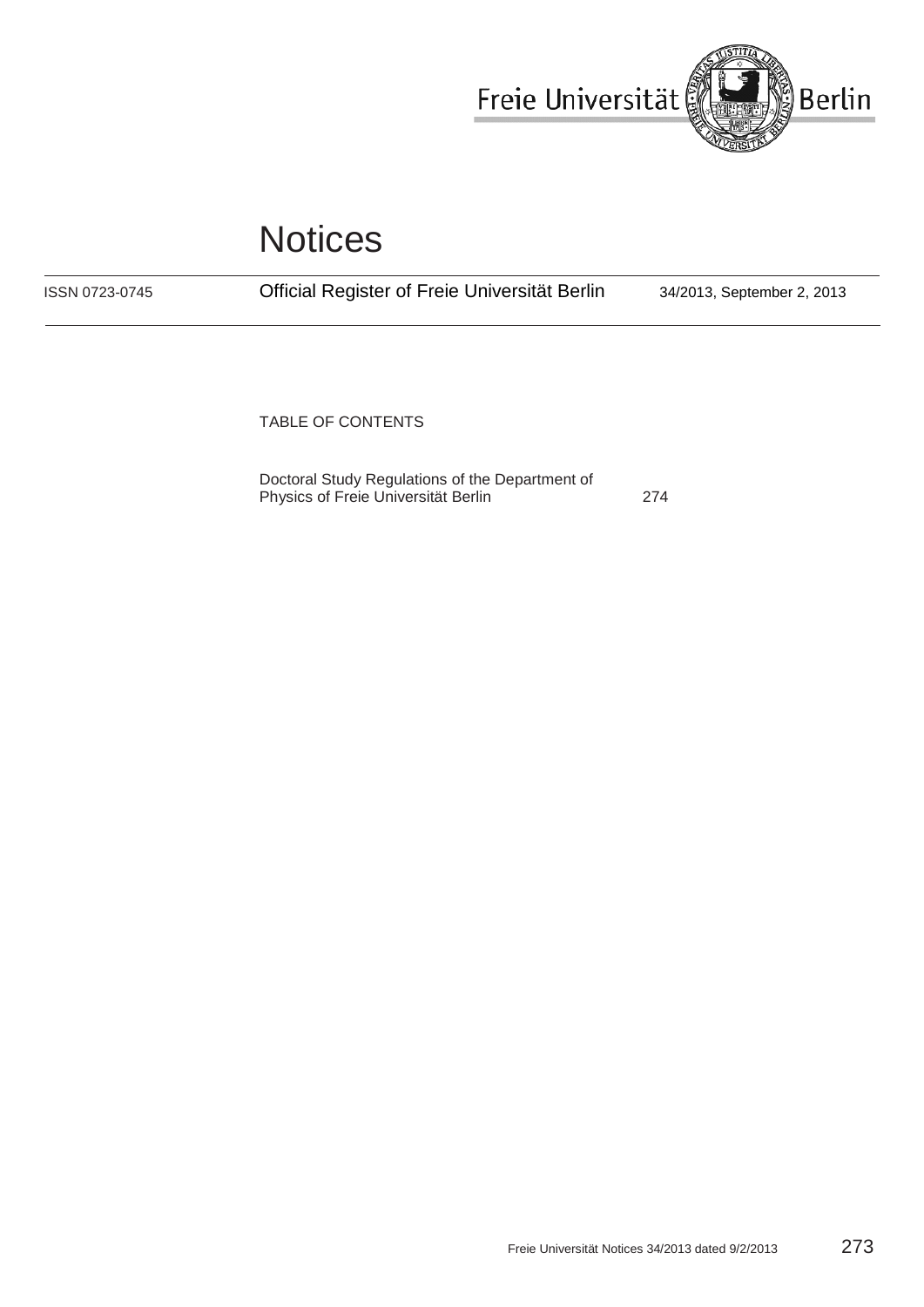## <span id="page-1-0"></span>**Doctoral Study Regulations of the Department of Physics of Freie Universität Berlin**

#### **Preamble**

Based on Sec. 14 (1) No. 2 of the Partial Basic Rules and Regulations (*Teilgrundordnung*) (test model) of Freie Universität Berlin dated October 27, 1998 (Freie Universität Notices No. 24/1998) in conjunction with Sec. 70 (5) of the Act on Higher Education in the State of Berlin (Berlin Higher Education Act – BerlHG) in the version thereof promulgated in the new version dated July 26, 2011 (Law and Regulatory Gazette p. 387), the Expanded Department Council of the Department of Physics of Freie Universität Berlin issued the Doctoral Study Regulations that follow on July 10, 2013:\*

#### **Contents**

| Sec. 1 | Significance of doctoral study; the doctoral |
|--------|----------------------------------------------|
|        | degree                                       |

- Sec. 2 Doctoral committee
- Sec. 3 Admission requirements
- Sec. 4 Admission procedure
- Sec. 5 Enrolling as a student for the doctorate
- Sec. 6 Supervision of the dissertation project; standard processing time
- Sec. 7 Dissertation
- Sec. 8 Assessment of the dissertation
- Sec. 9 Doctoral commission
- Sec. 10 Decision regarding the dissertation and scheduling of the defense
- Sec. 11 Defense
- Sec. 12 Decision regarding the defense and granting of the doctoral degree
- Sec. 13 Publication of the scholarly work (dissertation) and delivery obligations
- Sec. 14 Doctoral certificate
- Sec. 15 Request for reconsideration
- Sec. 16 Doctoral degree awarded jointly with a foreign institution
- Sec. 17 Honorary doctorate
- Sec. 18 Revocation of a doctorate
- Sec. 19 Discontinuation of process; withdrawal; new doctoral study process
- Sec. 20 Entry into force; expiration; transitional provisions

#### **Sec. 1 Significance of doctoral study; the doctoral degree**

(1) The Department of Physics of Freie Universität Berlin ("Department") awards the degree of Doctor of Natural Sciences (doctor rerum naturalium, abbreviated Dr. rer. nat.) or Doctor of Philosophy (abbreviated Ph. D.) based on a doctoral procedure that is conducted in accordance with the provisions set forth below

(2) Earning a doctorate not only represents successful conclusion of the candidate's studies, but also demonstrates the holder's ability to engage in advanced scholarly or scientific work through original research in one of the fields represented at the Department (experimental and theoretical physics as well as teaching of physics). The written doctoral work consists of a scholarly or scientific work (dissertation) or multiple individual works (cumulative work) and a test colloquium (the defense) in the same discipline as the dissertation. Earning the degree of Doctor of Philosophy (Ph. D.) also requires proof of successful conclusion of doctoral studies within the Dahlem Research School (DRS) or equivalent studies, which can be provided by presenting a certificate and documentation of coursework or equivalent documentation.

(3) The degree of honorary doctor of natural sciences (doctor rerum naturalium honoris causa, abbreviated Dr. rer. nat. h. c.) can be awarded for particular scientific or academic merit in one of the disciplines of physics.

(4) Each candidate can only earn one degree pursuant to para. 1 above.

# **Sec. 2 Doctoral committee**

(1) At the start of each term in office, the department council appoints the doctoral committee, which is responsible for the proper implementation of the doctoral procedure and for the other matters of the Department that concern doctoral study. The doctoral committee is composed of at least six full-time university instructors and at least one research associate or research assistant who holds a doctorate, who acts as a member with voting rights, along with one doctoral candidate from within the Department, who has an advisory vote. The disciplines of physics pursuant to Sec. 1 (2), first sentence, above should generally be represented in each case by at least one full-time university instructor. A substitute must be appointed to stand in for each member.

(2) The doctoral committee decides whether to admit the applicant to the doctoral procedure. The committee is obligated to advise applicants. In the case of interdisciplinary doctoral projects, the doctoral committee ensures that the other subjects are appropriately involved in the assessment process. Meetings of the doctoral committee are not open to the public.

These regulations were confirmed by the Executive Board of Freie Universität Berlin on August 20, 2013.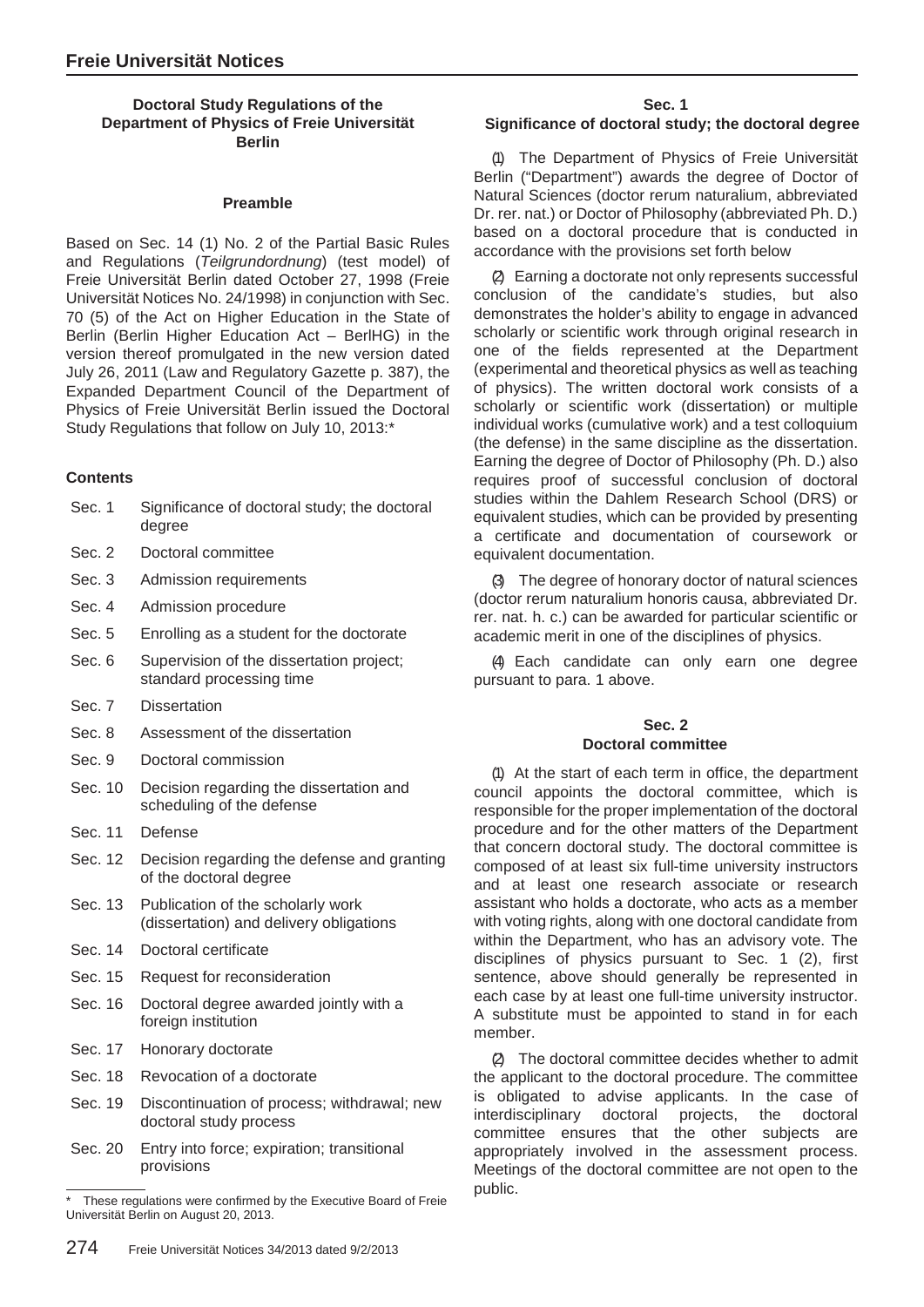(3) The doctoral committee may assign responsibility for making decisions to the doctoral committee chair in individual cases or may assign certain powers to the chair on a general basis. The doctoral committee is permitted to reverse this assignment at any time. Nothing herein shall affect the doctoral committee's authority to make decisions of its own.

(4) The doctoral committee reports to the department council. It notifies the department council of its decisions.

#### **Sec. 3 Admission requirements**

(1) Admission to the doctoral procedure requires that the applicant must hold a degree in a course of study of substantial relevance to the doctorate, awarded by a higher education institution that falls within the scope of the German Basic Law (GG), evinced by having passed a final examination for a master's degree typically encompassing a total of 300 credits – including any lower-division program completed beforehand – or a degree of an equivalent level awarded by a higher education institution.

(2) An applicant who has taken the final examination for a bachelor's degree or the final examination for a master's degree in a course of study of substantial relevance to the doctorate that is not preceded by successful lower-division studies may be admitted if the applicant earned for that exam the highest possible overall grade under the grading scale used pursuant to the relevant examination regulations and has passed an aptitude assessment exam administered by two full-time university instructors. The doctoral committee decides on the form of the aptitude assessment exam.

(3) If the applicant has a degree other than as provided in paragraphs 1 and 2 above, he or she may be admitted to the doctoral procedure if it has been ensured that he or she has the necessary qualifications for the discipline of doctoral study. The doctoral committee may admit the applicant to the doctoral procedure on the condition that he or she provides, within a certain time limit, proof of academic coursework whose acquisition is customary within the course of study at a higher education institution that is required pursuant to paragraph 1 above or whose acquisition is necessary, to supplement the applicant's demonstrated knowledge and skills, for the desired doctorate.

(4) An equivalent examination taken at a higher education institution outside the scope of the Basic Law for the Federal Republic of Germany is also deemed to constitute a degree for the purposes of paragraph 1 above. If the degree is not among the equivalences generally provided for by the Central Office for Foreign Education (Zentralstelle für ausländisches Bildungswesen, or ZAB) at the Secretariat of the Standing Conference of the Ministers of Education and

Cultural Affairs of the Länder in the Federal Republic of Germany (KMK), a statement must be obtained from this body. In the event that the foreign degree is not classified by the ZAB, the examining board will review the issue of equivalence. If equivalence is not found to exist, the doctoral committee will review whether equivalence can be established after conditions pursuant to paragraph 3 are fulfilled.

(5) If the degree was earned in a program toward the degree of *Diplom* at a university of applied sciences, the relevant aptitude must be demonstrated pursuant to Sec. 35 (3) of the Berlin Higher Education Act (BerlHG). This takes place through a final examination at a university of applied sciences in a study program of substantial relevance to the doctorate with the overall grade that is the highest on the grading scale used pursuant to the relevant examination regulations. The examining board decides whether to proceed in accordance with paragraph 2 or 3 in the individual case.

#### **Sec. 4 Admission procedure**

(1) Applications for admission to the doctoral procedure should typically be submitted before starting the work associated with the dissertation project and should be addressed to the doctoral committee together with the following documents:

- a) transcripts, documents, and proof of qualifications that are required pursuant to Sec. 3;
- b) a curriculum vitae in table format concerning the activities and experiences relevant in connection with the intended doctoral procedure;
- c) a declaration regarding whether the applicant has previously registered his or her doctoral intentions or is enrolled in a doctoral procedure at another higher education institution or within another department, including full information, where applicable;
- d) a declaration that the applicant is familiar with the applicable doctoral regulations;
- e) in the case of applicants whose native language is other than German and who hold degrees from foreign higher education institutions or equivalent institutions and wish to earn the doctorate in German, proof of German language skills shown by having passed the Deutsche Sprachprüfung für den Hochschulzugang (DSH) or equivalent proof pursuant to the Regulations for the German Language Examination for Admission of Foreign Applicants to Higher Education at Freie Universität Berlin (Ordnung für die Deutsche Sprachprüfung für den Hochschulzugang ausländischer Bewerberinnen und Bewerber an der Freien Universität Berlin); and
- f) if the doctoral work is to be performed in English, proof of language skills in English at level B1 of the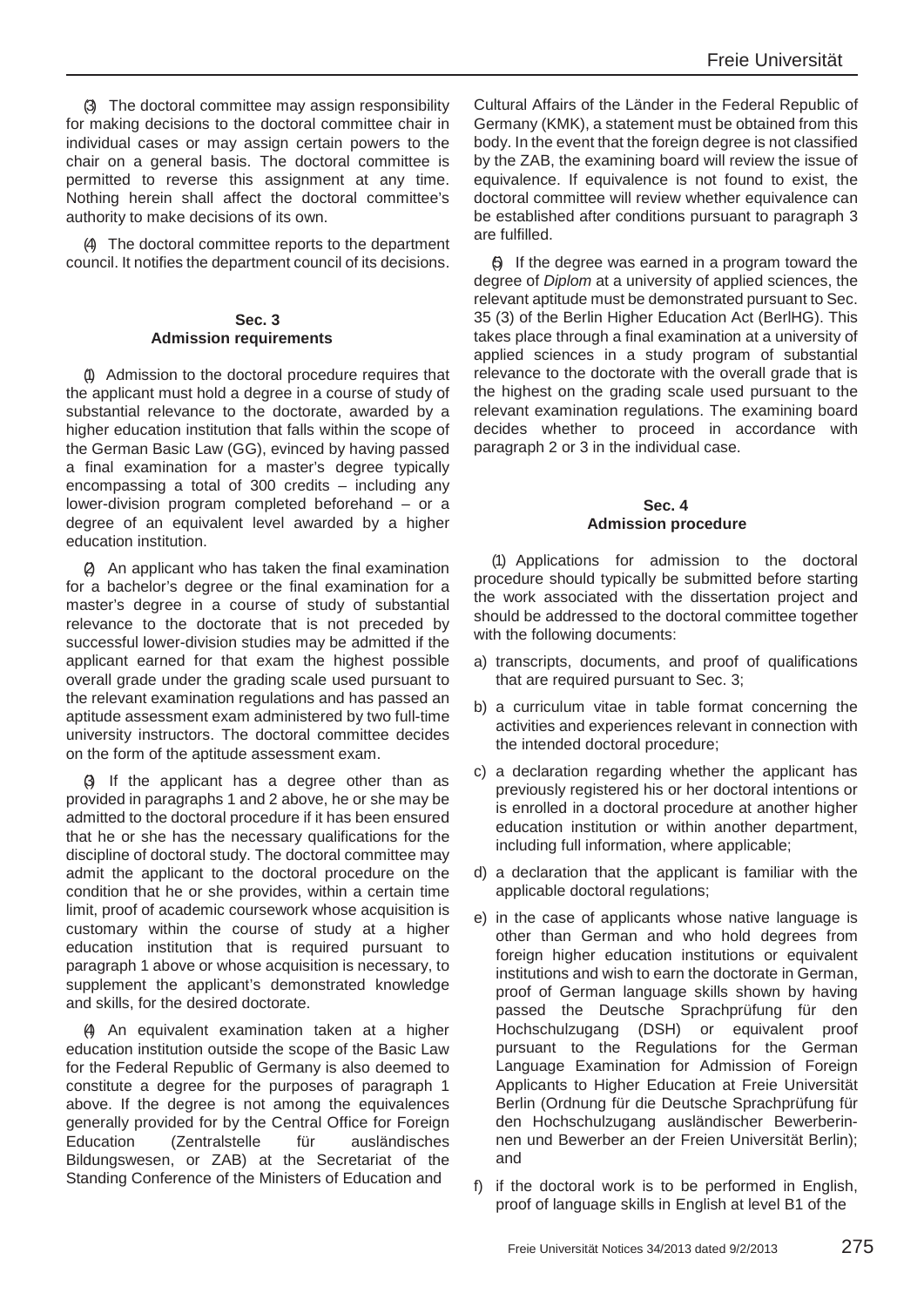Common European Framework of Reference for Languages (CEFR) or proof of equivalent knowledge and skills.

(2) A description of the goals and methods that are to apply to the dissertation project must be included with the application for admission. The dissertation project must be endorsed by at least one full-time university instructor from the Department of Physics. The doctoral candidate must propose a supervisor. The proposed supervisor must confirm that he or she will assume this role.

(3) The doctoral committee typically decides on applications for admission to the doctoral procedure within one month. The reasons for rejections must be stated in writing.

- (4) The committee is obliged to reject the doctoral application if:
- a) the requirements pursuant to Sec. 3 are not met;
- b) the documentation pursuant to Sec. 1 and 2 has not been presented;
- c) the applicant has already successfully concluded a doctoral procedure in physics or in a discipline of physics;
- d) a doctoral procedure in physics is already in progress elsewhere; or
- e) the declaration pursuant to paragraph 1 (c) above is not issued truthfully.

The application for admission to the doctoral procedure may be rejected in the event of lack of subject-specific competence pursuant to Sec. 4.

#### **Sec. 5 Enrolling as a student for the doctorate**

(1) Doctoral candidates who are not already members of Freie Universität Berlin based on an employment relationship or enrollment in a study program must enroll at Freie Universität Berlin as students in order to earn the doctorate.

(2) If the candidate does not apply for enrollment within the time limit stated in the notice of admission to the doctoral procedure or before an extension, if any, expires, his or her admission to the doctoral procedure will cease to apply. This does not preclude the filing of a new application for admission to the doctoral procedure.

#### **Sec. 6 Supervision of the dissertation project; standard processing time**

(1) By admitting the doctoral candidate to the doctoral procedure, the Department agrees to ensure the supervision, assessment and evaluation of the

dissertation and the defense.

(2) The supervisor of a dissertation is typically a university instructor at the Department of Physics. Supervising a dissertation is an ongoing obligation of the relevant university instructor and cannot be delegated to others. University instructors or scholars, scientists, or researchers who hold a doctorate – who are also not required to be members of the Department of Physics – are permitted to participate in supervision as additional supervisors by mutual agreement with the interested parties.

(3) Notwithstanding the provisions of paragraph 2 above, directors and heads of research groups and of independent junior research groups and other members of research and education institutions outside the university that have been granted equivalent status who have been granted the right by Freie Universität Berlin to participate in doctoral procedures as supervisors, reviewers, and/or examiners within the scope of cooperation agreements by mutual agreement with the Department have the rights and obligations of part-time university instructors in the Department's doctoral procedures. This also applies to the heads of junior research groups financed through external funding for which Freie Universität Berlin is the accepting institution and to whom the right to supervise doctoral candidates as they earn the doctorate has been granted by mutual agreement with the Department within the scope of an agreement.

(4) The doctoral committee can also appoint university instructors who are not members of the Department as supervisors if there is good reason to do so in the specific case. The doctoral committee is responsible for designating a full-time university instructor from the Department to support the external supervisor. External supervisors must ensure proper supervision even if their professional activities primarily take place outside the State of Berlin, and in particular must ensure that personal contact with the doctoral candidate is assured.

(5) The topic of the dissertation project may be chosen freely, but it must be chosen by mutual agreement with the supervisor. The doctoral study should typically be concluded after four years (standard processing time).

(6) The supervisor must make a declaration to the doctoral candidate and the Department in which he or she undertakes an obligation to supervise the dissertation project for a period of up to four years. The doctoral committee will decide on any period of supervision beyond that, upon request, by mutual agreement with the supervisor. If the supervisor or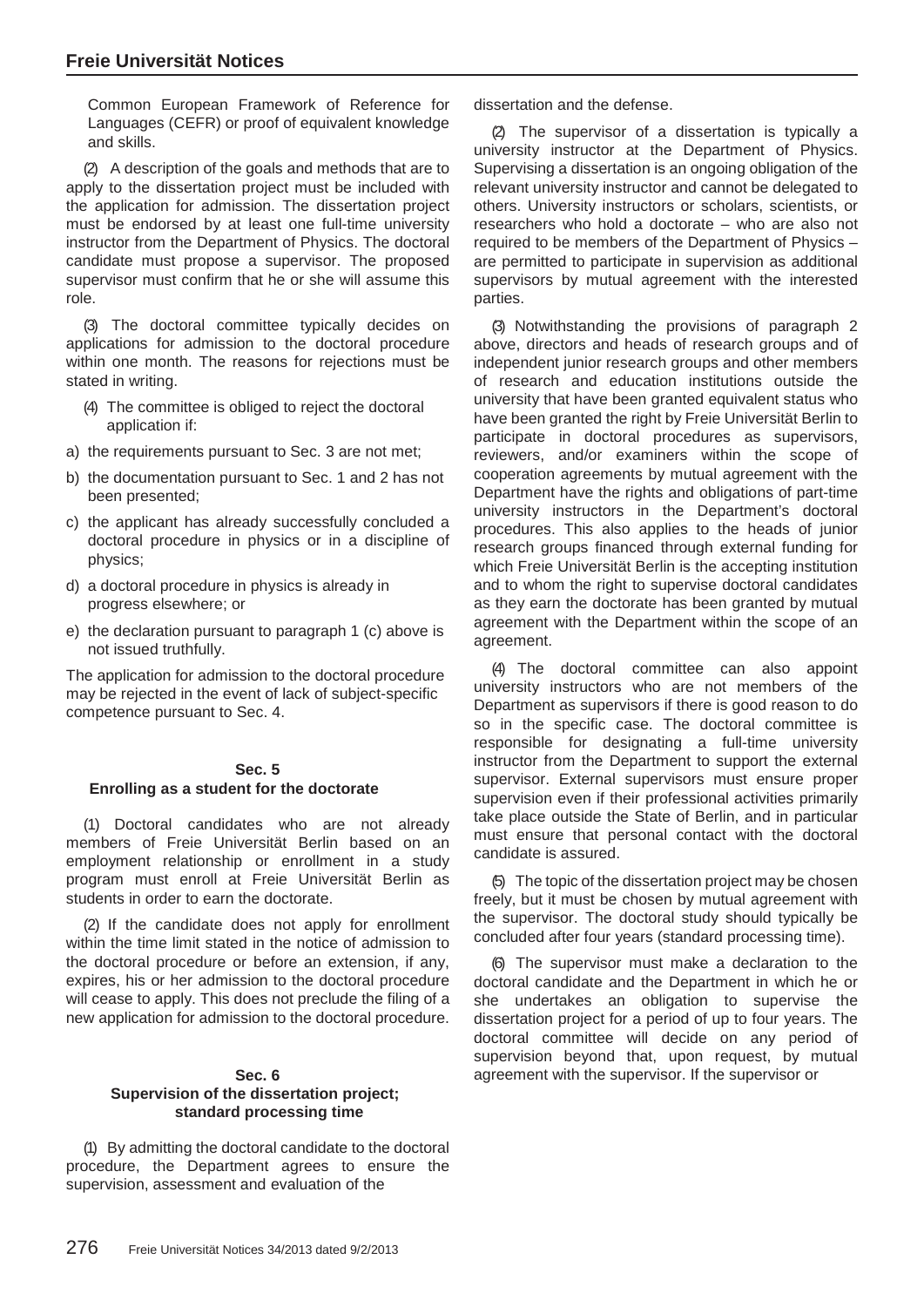doctoral candidate should determine in the course of their work together that there is compelling reason to terminate their relationship, they are obligated to notify the doctoral committee chair thereof without delay, stating the reason or reasons.

(7) If the supervisor's affiliation with Freie Universität Berlin terminates, he or she retains the right to conclude the supervision of a dissertation that has been commenced and to belong to the doctoral commission with voting rights for a period of three years. The time limit does not apply to former full-time university instructors at Freie Universität Berlin whose teaching and examination rights continue to apply.

## **Sec. 7 Dissertation**

(1) The written doctoral work must demonstrate the candidate's aptitude for independent advanced scholarly and scientific work. The results of the dissertation should represent scholarly and scientific progress in the subject in which the dissertation is written.

(2) The written doctoral work to be submitted must be in German or English. The candidate can submit either

a) an unpublished work or a work that has been published in whole or in part, which must contain a self-contained depiction of the research work and its results. Prior publications are permissible only by mutual agreement between the doctoral candidate and his or her supervisor.

or

b) a cumulative work consisting of published or unpublished individual works that, taken as a whole, must represent work equivalent to a dissertation pursuant to subsection a above. Published individual works must be published in scholarly or scientific journals with a review system that are highly regarded internationally, and unpublished ones must have been accepted to such journals following the relevant review. The doctoral candidate must be the first author in each case. A cumulative work must have an overall title and must, in addition to the information stipulated in Sec. 7 (5), consist of a list of titles of the individual works and an introduction within a reasonable scope as well as a connecting text that interprets, assesses, and discusses the individual works incorporated into the cumulative work on an overarching basis. At least four individual works must be submitted. The supervisor is required to issue a written declaration stating the portion of the respective works completed by the doctoral candidate and that this portion was written in a position of primary responsibility and by the candidate independently.

(3) In the case of written doctoral work pursuant to paragraph 2 that has been performed in cooperation with other scholars, scientists, or researchers, the doctoral candidate's portion must be clearly delineated, and it must be possible to evaluate it as such. The doctoral candidate is obligated to present his or her portion of the conceptualization, implementation, and writing of the report or reports in detail.

(4) The doctoral candidate must indicate all of the aids and supporting materials and assure that he or she wrote the work him- or herself on this basis. The work must not have already been accepted or evaluated as insufficient in an earlier doctoral procedure. In case of doubt, works from earlier doctoral procedures must be presented for comparison.

(5) The dissertation title page must state the author's name and contain the notation "im Fachbereich Physik der Freien Universität Berlin eingereichte Dissertation" (dissertation submitted in the Department of Physics at Freie Universität Berlin), along with the year of submission. The dissertation must contain a preceding page for the names of the reviewers. It must also contain short versions of the findings in German and English as an appendix, which must not exceed one page in scope, along with a list of the publications that have arisen from this dissertation. With the doctoral candidate's approval, it should contain a brief biographical statement on the candidate.

(6) The dissertation must be submitted in eight printed copies each and in a digital version. One copy must be suitable for use for later reproduction. One copy will remain with the Department. Previous publications of parts of the work must be submitted in single copy as reprints.

# **Sec. 8 Assessment of the dissertation**

(1) After the dissertation is submitted, the doctoral committee appoints the reviewers for the dissertation without delay.

(2) The supervisor responsible for the dissertation project must be appointed as the first reviewer of the dissertation. The doctoral committee designates one additional reviewer by agreement with the doctoral candidate. At least one reviewer must be a full-time university instructor at the Department of Physics. At least one reviewer must work in the discipline in which the dissertation was written. If significant methodological or factual aspects of the dissertation touch upon a subject area that is primarily represented within a different department, the additional university instructor reviewing the dissertation should be affiliated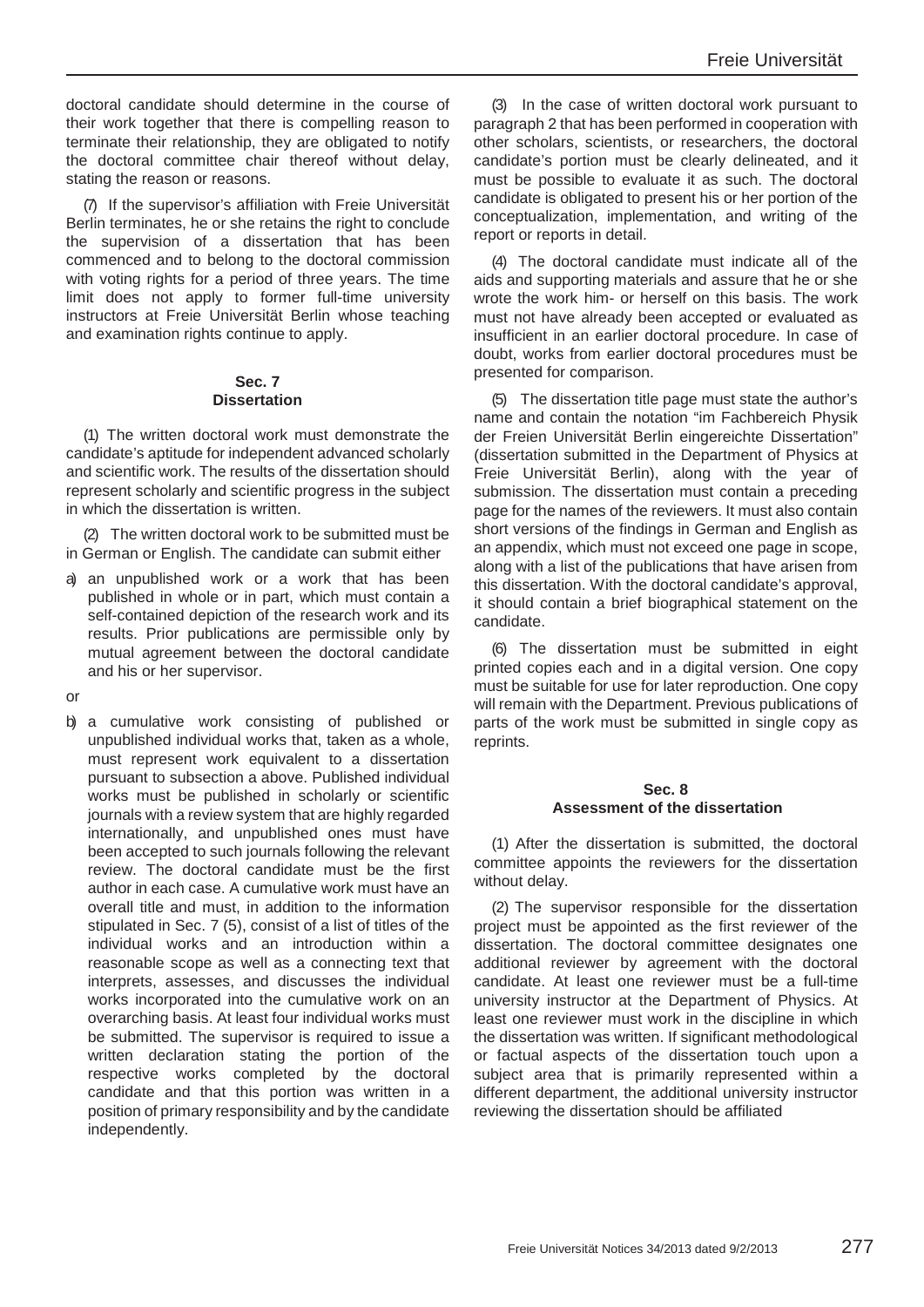with that department. Nothing herein affects the provisions of Sec. 6 (3) hereof.

(3) The reviews must be written independently of each other and submitted within six weeks after they are requested. If the time limit is exceeded, the reasons for this must be stated in writing to the doctoral committee. The reviews must be treated as confidential. The reviews must assess the significance of the dissertation and its results in a broader context and set out any defects or deficiencies. If a reviewer believes the work to have any defects or deficiencies that can be remedied and believes that remedying these is necessary, the reviewer must stipulate these in detail in the review. In this case, he or she can recommend that the dissertation be revised; pointers should be given for this. In the overall evaluation, each reviewer must recommend that the dissertation be accepted, rejected, or returned for specific defects or deficiencies to be remedied before it is resubmitted. The overall evaluation of "summa cum laude" can be proposed for the dissertation. If the necessary evaluations are not clearly apparent from a review, the doctoral committee will return the review for revision.

(4) If the evaluation proposals in the reviews differ from each other to such a degree that rejection is suggested, the doctoral committee will appoint an additional reviewer.

(5) If both reviews unanimously recommend the overall evaluation of "summa cum laude," a third review from an outside party must be obtained.

(6) After the assessment process is complete and the dissertation has been accepted, the dissertation must be publicly displayed at the doctoral study office, together with the reviewers' evaluation suggestions, for two weeks, or four weeks during the period when courses are not in session. All university instructors and members of the Department who hold doctorates are permitted to view the dissertation and reviews and submit a written statement of position, which must be included in the doctoral file. These persons must be informed of the public display of the dissertation by the doctoral committee in an appropriate manner. The doctoral committee may appoint an additional external reviewer based on statements of position received during the period when the dissertation is on display.

#### **Sec. 9 Doctoral commission**

(1) After the dissertation has been submitted, the doctoral committee appoints the members of the doctoral commission for the doctoral procedure in question and appoints one member (university instructor) from the doctoral committee to serve as the committee chair, but does not appoint the supervisor for the dissertation. In the case of interdisciplinary projects,

the further departments that are involved in subjectspecific terms must be taken into account appropriately when appointing the members of the doctoral commission.

(2) The doctoral commission consists of at least three university instructors, at least two of whom must be fulltime university instructors at the Department, and one research assistant or research associate from the Department who holds a doctorate as voting members, along with one doctoral candidate from within the Department, who has an advisory vote. The reviewers are typically members of the doctoral commission. Not more than one university instructor not affiliated with the Department can be appointed as a member of the commission from within the group of university instructors. This does not apply to the appointment of further reviewers pursuant to Sec. 8 (5) or Sec. 8 (6) hereof.

- (3) The tasks of the doctoral commission are:
- a) to accept, reject, or return the dissertation on the basis of the reviews that have been received and any statements of position received pursuant to Sec. 8 (6) hereof;
- b) to schedule and conduct the defense;
- c) to evaluate the dissertation and the defense; and
- d) to determine an overall evaluation pursuant to Sec. 12.

(4) Meetings of the doctoral commission are not open to the public. The decisions must be treated as confidential.

(5) The doctoral commission passes resolutions by a majority of votes cast by eligible members. All votes on performance evaluations are cast openly; abstentions are not permitted. If voting members of the doctoral commission are departing or will be unable to perform their duties for a longer period for a compelling reason, the doctoral committee will add members accordingly, in compliance with the provisions of paragraph 2 above.

#### **Sec. 10 Decisions regarding the dissertation and scheduling of the defense**

(1) After the period when the dissertation is displayed expires, the doctoral commission decides whether to accept, reject, or return the dissertation and, if the dissertation is accepted, regarding the scheduling of the defense. If the dissertation is rejected, the doctoral commission declares the doctorate not to have been passed, without scheduling the defense, and states the reasons for its decision. The chair of the doctoral committee is responsible for notifying the doctoral candidate in writing that the dissertation has been rejected, with a statement of the reasons therefor.

(2) The doctoral commission chair issues the invitations to the defense by mutual agreement with the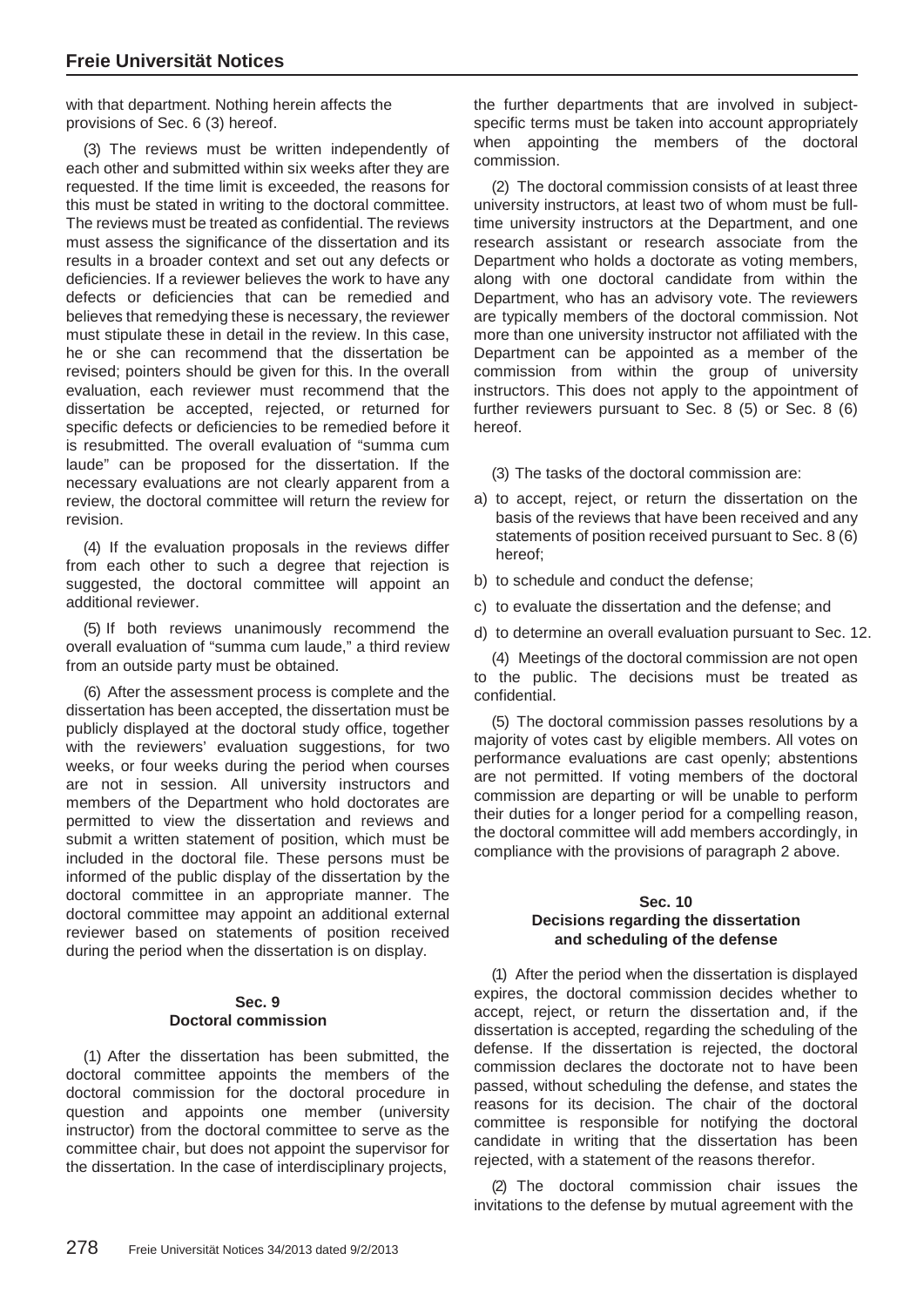doctoral candidate. There should be a period of at least two weeks and not more than four months between the time of receipt of the last review and the defense.

(3) If the dissertation is returned, the defense is not scheduled until after the revised dissertation has been submitted and assessed and the period of public display pursuant to Sec. 8 (6) above has elapsed.

(4) If the doctoral candidate waives the defense, the doctorate is considered not to have been passed. The doctoral committee chair is responsible for communicating this to the candidate in writing.

#### **Sec. 11 Defense**

(1) The purpose of the defense is to demonstrate the doctoral candidate's ability to present and engage in discussion on scientific and scholarly problems orally and to defend the dissertation against criticism, particularly objections raised by the reviewers. The defense takes place in German or English, depending on the doctoral candidate's wishes. The defense is open to the university community unless the candidate objects. All members of the doctoral commission are required to participate in the defense.

The defense begins with an oral presentation approximately 30 minutes in length, during which the doctoral candidate presents and explains the results of the dissertation and its significance in a broader context within the field. After that, the candidate defends the dissertation against criticism and answers questions from members of the doctoral commission. The questions should concern factual and methodological aspects of the dissertation and where it fits into scholarly and scientific contexts within the field in which the dissertation was written. Afterward, the chair of the doctoral commission may also permit the public to ask questions. The discussion must take at least 30 minutes and should not take more than 60 minutes.

(3) The chair of the doctoral commission coordinates the scientific and scholarly discussion and decides regarding the order of precedence and, where necessary, admissibility of questions. The chair can exclude the public where this is necessary to hold the defense properly and in good order; the members of the doctoral commission are not considered members of the public.

(4) The members of the doctoral commission appoint one of their members to take the minutes. This person takes the minutes regarding the defense. The minutes must be filed with the doctoral documents. The minutes must contain the following information:

– the date, time, and place of the defense;

- a list of the members of the doctoral commission who are present;
- notes in abbreviated form on the contributions made to the discussion;
- the evaluation of the defense and overall evaluation pursuant to Sec. 12 hereof; and
- any unusual or special occurrences.

The minutes must be signed by the person taking the minutes and by the chair of the doctoral commission.

 $6$  If the doctoral candidate fails to appear for the defense without an excuse, the defense is considered not to have been passed. This must be communicated to the doctoral candidate in writing.

#### **Sec. 12 Decision regarding the defense and granting of the doctoral degree**

(1) Following the defense, the doctoral commission evaluates the defense in a non-public meeting. The discussion carries greater weight in the assessment of the defense than the presentation. The defense is evaluated as passed or not passed.

(2) If the defense has been evaluated as passed, the doctoral commission determines the overall evaluation. Successful completion of the doctoral procedure requires both the dissertation and the defense to have been evaluated as passed at the least. The overall evaluation is either "summa cum laude" or "passed." The doctoral commission chair notifies the doctoral candidate of the individual evaluations for the dissertation and defense and of the overall evaluation. The notation "summa cum laude" can only be granted as an overall notation if all three reviews of the dissertation have suggested this and the defense justifies it.

(3) After the doctoral procedure has been concluded, the entire process remains confidential; the person who has earned the doctorate or the former doctoral candidate has the right to inspect the doctoral file within a period of one year.

If the defense was not passed, the doctoral commission chair is responsible for communicating the decision and the reasons therefor to the doctoral candidate in writing within two weeks. The defense can then be repeated one time, no earlier than three months later and no later than six months later.

 $6$  If the second defense is also not passed, the doctoral commission declares the doctoral procedure not to have been passed on a final basis and states the reasons for its decision. The doctoral commission chair notifies the doctoral candidate of this decision and the reasons therefor in writing within two weeks.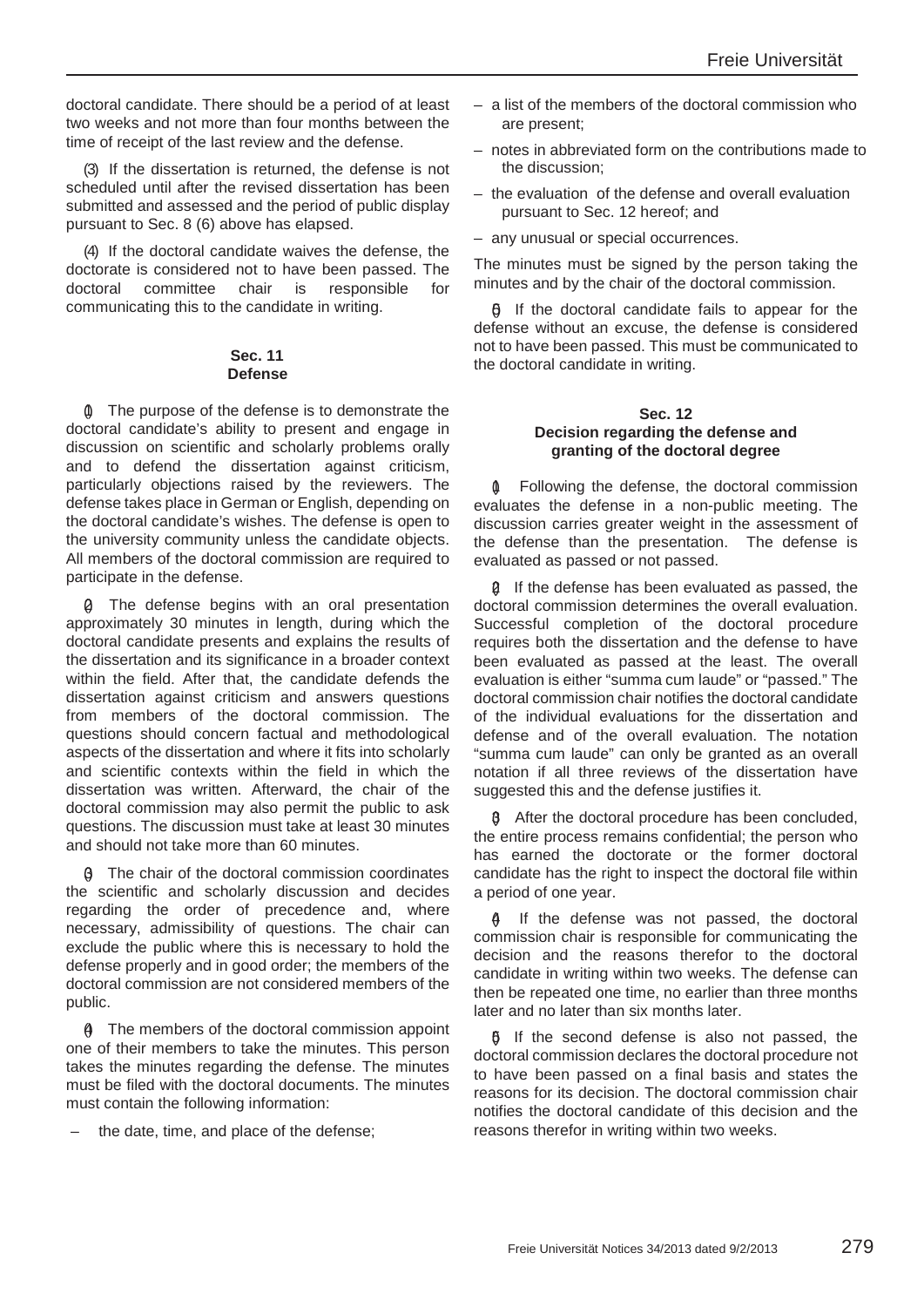## **Sec. 13 Publication of the dissertation and delivery obligations**

The dissertation must be made accessible to the academic and scientific community in a reasonable manner through reproduction and distribution thereof. This is deemed to be the case if the doctoral candidate delivers the following, free of charge, to the University Library of Freie Universität Berlin ("University Library") in addition to the eight copies required pursuant to Sec. 7 (6) hereof:

- a) 40 copies in book or photographic print form;
- b) three original publications, if the publication of the entire dissertation takes place in a journal;
- c) three original copies, if a commercial publisher is handling the distribution via retail channels and the candidate provides proof of a print run of at least 150 copies; or
- d) one electronic version, whose data format and data storage medium must be coordinated with the University Library, along with eight printouts, six of which must be provided to the University Library and two of which must be provided to the study and examinations office of the Department.

In the case described in subsection a) above, the University Library is obligated to store the excess exchange copies in a reasonable number for a period of four years. In the cases described in subsections b) and c) above, the publication must be marked as a dissertation, including a notation of the location thereof. In the cases described in subsections a) and d) above, the doctoral candidate grants Freie Universität Berlin the right to make and distribute further copies of his or her dissertation.

(2) If a dissertation is distributed by a commercial publisher and a supplement toward printing costs is granted therefor out of public funds, three copies must be provided to the University Library and three to the Department for exchange purposes.

(3) The publication and fulfillment of the delivery obligation pursuant to paragraph 1 above must take place within one year, counted from the date of the defense. The doctoral committee chair is responsible for deciding on any extension to this time limit in response to a well-founded written request from the doctoral candidate.

## **Sec. 14 Doctoral certificate**

(1) A certificate regarding the doctorate is issued in German. Upon request, the certificate can also be issued in English.

(2) The certificate must contain the following information:

- a) names of Freie Universität Berlin and the Department of Physics;
- b) the name, date of birth, and place of birth of the person who has earned the doctorate;
- c) the degree awarded, whether doctor of natural sciences (doctor rerum naturalium, abbreviated Dr. rer. nat.) or Doctor of Philosophy (abbreviated Ph. Ph. D.);
- d) the title of the dissertation and, if the candidate has earned a doctorate in the teaching of physics, the additional note "Specialization: Teaching of Physics";
- e) the date of the defense, which is considered the date on which the doctorate was earned;
- f) the overall evaluation for the doctoral study;
- g) the names of the reviewers;
- h) the names and signatures of the dean and of the chair of the doctoral commission; and
- i) the seal of Freie Universität Berlin.

The doctoral certificate is accompanied by a document stating that grades are not awarded for doctoral work under the applicable doctoral study regulations.

(3) Doctoral candidates who meet the requirements for the awarding of the degree of Doctor of Philosophy (Ph. D.) can request that the degree of doctor of natural sciences (Dr. rer. nat.) be awarded instead.

(4) If it turns out, before the doctoral certificate is issued, that

- 1. the applicant has engaged in deception regarding key requirements for the awarding of the doctorate, or
- 2. key requirements for the awarding of the doctorate were mistakenly assumed to be met without the matter falling under No. 1 above, the doctoral certificate will not be issued, and the overall examination will be declared not to have been passed, unless the doctoral committee decides otherwise.

(5) The doctoral certificate should be issued within six weeks after notification that the delivery obligation has been fulfilled pursuant to Sec. 13 (1) and (3) hereof. The doctoral certificate entitles the bearer to use the degree awarded pursuant to paragraph 2 (c).

#### **Sec. 15 Request for reconsideration**

A request for reconsideration of the result of the doctoral procedure must be submitted to the chair of the doctoral committee, with a written statement of the reasons, within three months after the result has been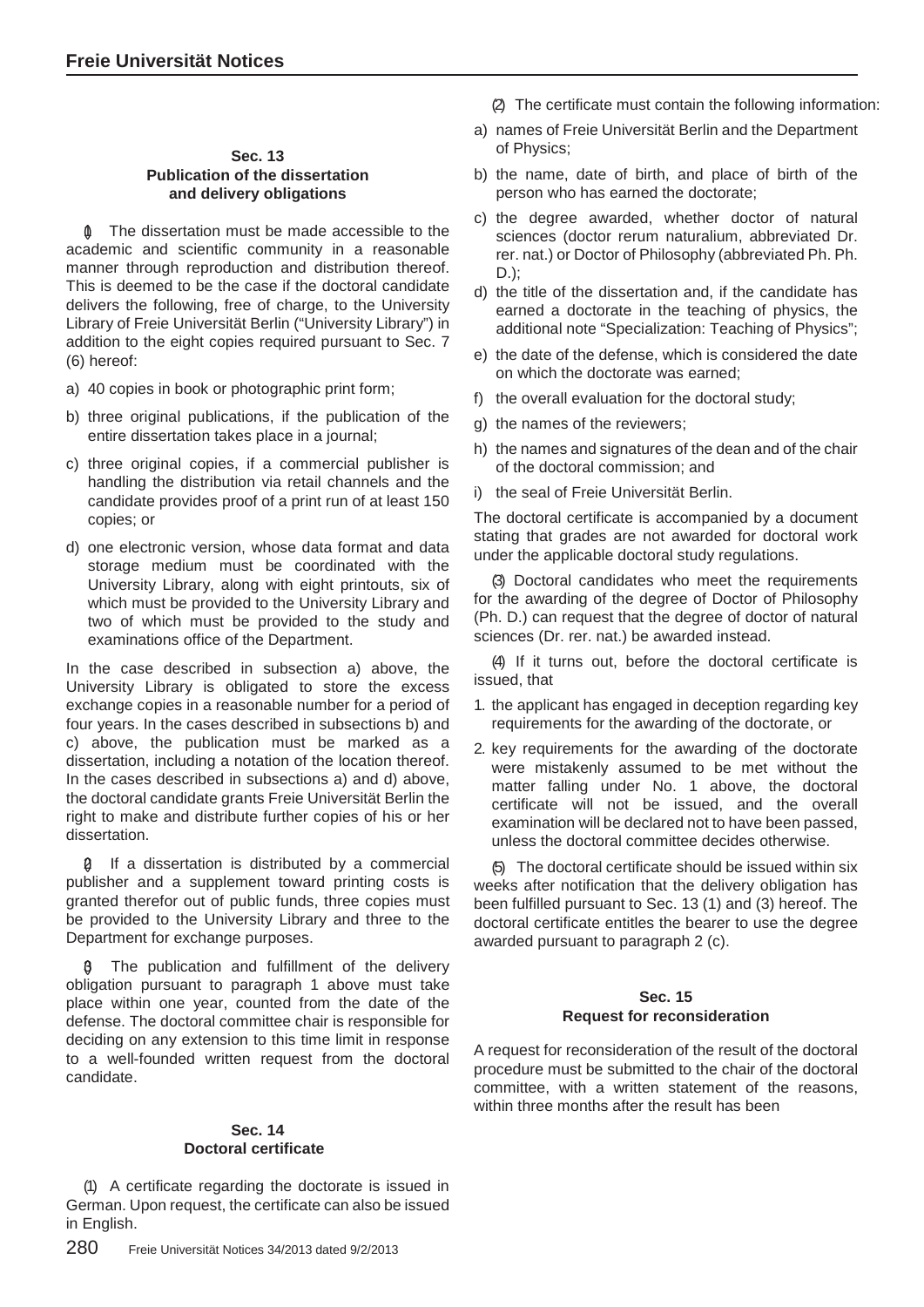announced. The doctoral committee chair is responsible for ensuring that the procedure concerning the request for reconsideration is performed properly and for communicating the doctoral commission's decision regarding the request for reconsideration to the affected party. The doctoral commission makes a decision regarding the request for reconsideration within one month in principle. The evaluations made and the main reasons therefor must be reviewed in the process. A written statement of the reasons must be given with regard to the result of this review.

#### **Sec. 16**

## **Doctoral degree awarded jointly with a foreign institution or education or research institution with equivalent status**

(1) The doctoral procedure can be conducted jointly with a foreign higher education institution or education or research institution with equivalent status if

- a) the applicant meets the requirements for admission to the doctoral procedure in the Department of Physics, and
- b) the foreign institution possesses the right to award doctoral degrees pursuant to the national law applicable to it and the degree to be awarded by this institution would merit recognition within the area to which the Basic Law for the Federal Republic of Germany (GG) applies.

(2) The performance of the joint doctoral procedure must be set out in a contract. The provisions of this contract apply alongside those of these Doctoral Study Regulations. When the contract is entered into, the provisions of these Doctoral Study Regulations must be taken into account with respect to the requirements and the procedure, in order to ensure equivalence. It must be stipulated by mutual agreement which doctoral study regulations apply. The external doctoral study regulations must be submitted in German or English, where applicable, so that it is possible to determine whether they are equivalent in terms of requirements and procedure to the Doctoral Study Regulations of the Department. If the foreign doctoral study regulations apply, it must be ensured that the essential provisions of the Doctoral Study Regulations of the Department of Physics of Freie Universität Berlin are assured.

(3) The doctoral candidate must have been admitted to the participating institutions.

(4) The work can be written in German or English, and if applicable, it must contain a summary in the third language in addition to the German and English summary.

(5) The doctoral commission will be composed of equal numbers of university instructors from each participating higher education institution or equivalent research or education institution and one academic representative of each department who holds a

doctorate as voting members. The reviewers are voting members of the commission. At the request of the doctoral candidate, the commission may be expanded to include further university instructors with advisory votes. It must be ensured that members of the doctoral commission are proficient in the language of the review.

(6) A bilingual doctoral certificate will be issued jointly by both universities, using the template developed by the German Rectors' Conference (HRK). When this takes place, the doctoral candidate acquires the right to use the doctoral title in either the German form or the foreign form. However, only *one* doctorate is awarded.

#### **Sec. 17 Honorary doctorate**

Upon a request from the dean or at least three full-time university instructors from the Department, the department council may grant the degree of honorary doctor of natural sciences (Dr. rer. nat. h. c.) for outstanding scientific or research achievement in the natural sciences that is relevant to one of the disciplines represented at the Department. To assess this achievement, a doctoral commission must be formed pursuant to Sec. 9 hereof. This commission then presents to the department council a recommendation, taking two external reviews into account. The decision by the department council requires a two-thirds majority of the members of the department council who are permitted to use the title of doctor.

## **Sec. 18 Revocation of a doctorate**

The revocation of a doctorate pursuant to Sec. 1 is governed by the provisions of law.

#### **Sec. 19 Discontinuation of process; withdrawal; new doctoral procedure**

(1) If more than six years has elapsed since the candidate was admitted to the doctoral procedure, the doctoral committee may discontinue the process with the prior written consent of and issuance of a statement by the supervisor and after hearing the doctoral candidate. The grounds for the decision regarding discontinuation must be stated. The decision is rendered in writing by the chair of the doctoral committee. This does not preclude the filing of a new application for admission to the doctoral procedure.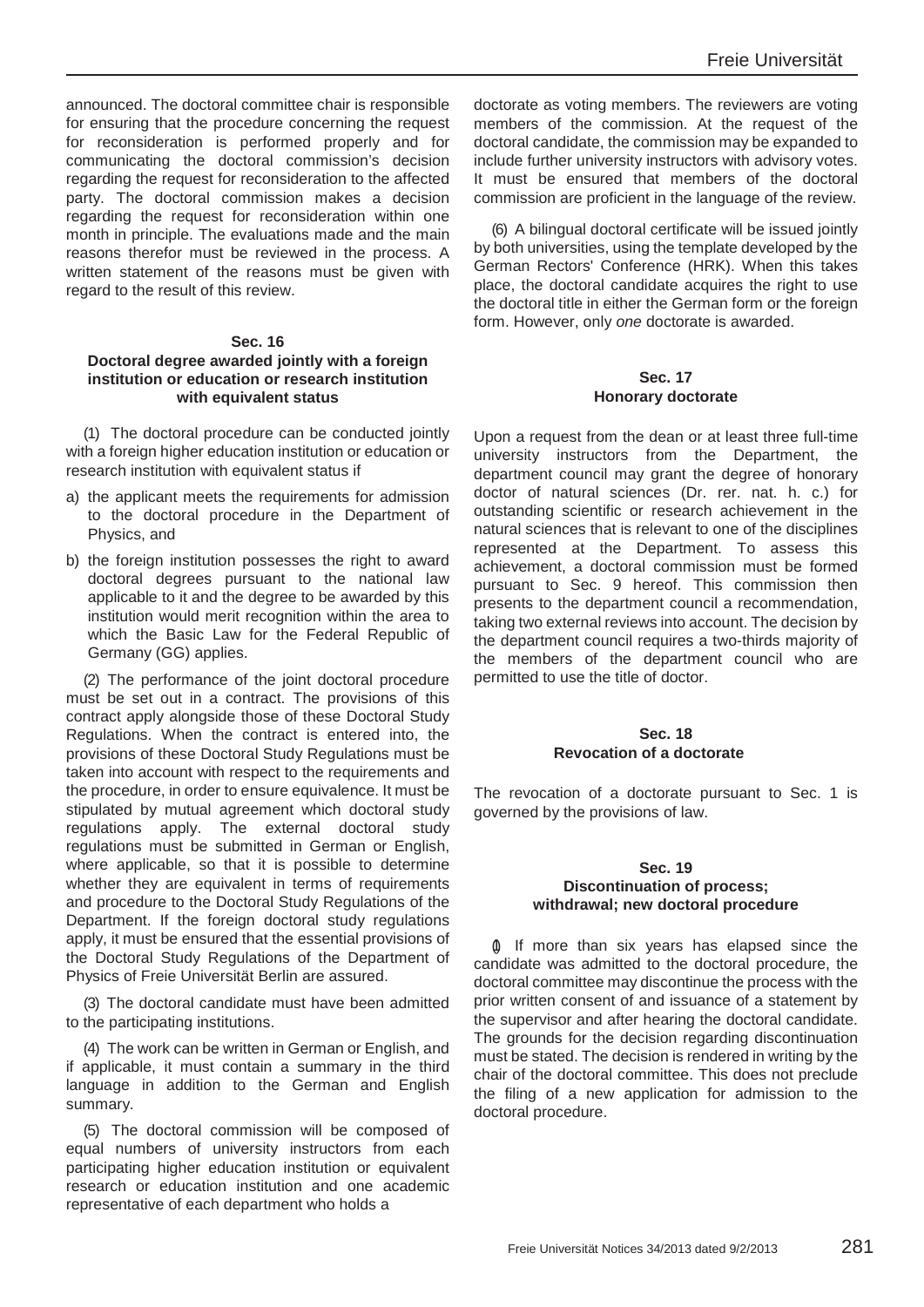(2) The doctoral candidate has the right to withdraw at any point up until the first review is received. The steps in the procedure that have been completed to date are not considered to constitute a doctoral procedure after the candidate withdraws.

(3) If the entire doctoral procedure has not been passed, the candidate is permitted to apply for admission to a new doctoral procedure and submit a new dissertation one year later at the earliest.

# **Sec. 20 Entry into force; expiration; transitional provisions**

(1) These Doctoral Study Regulations enter into force on the day after publication hereof in the Notices (Official Register of Freie Universität Berlin). At the same time, the Doctoral Study Regulations of the Department of Physics dated July 15, 2009 (Freie Universität Notices 5/2010), cease to apply.

(2) Doctoral candidates to whose doctoral procedures the Doctoral Study Regulations dated July 15, 2009, apply are still permitted to conclude their doctoral procedures under the previous rules as long as the dissertation is submitted within a transitional period of four years after these rules enter into force. The decision regarding which set of rules applies to the doctoral procedure must be communicated by the doctoral candidate when the dissertation is submitted at the latest and cannot be revised. If the candidate does not exercise his or her right to choose, these Doctoral Study Regulations apply. The provisions of Sec. 13 of these Doctoral Study Regulations also apply to all procedures that have not yet been concluded pursuant to the rules previously in force.